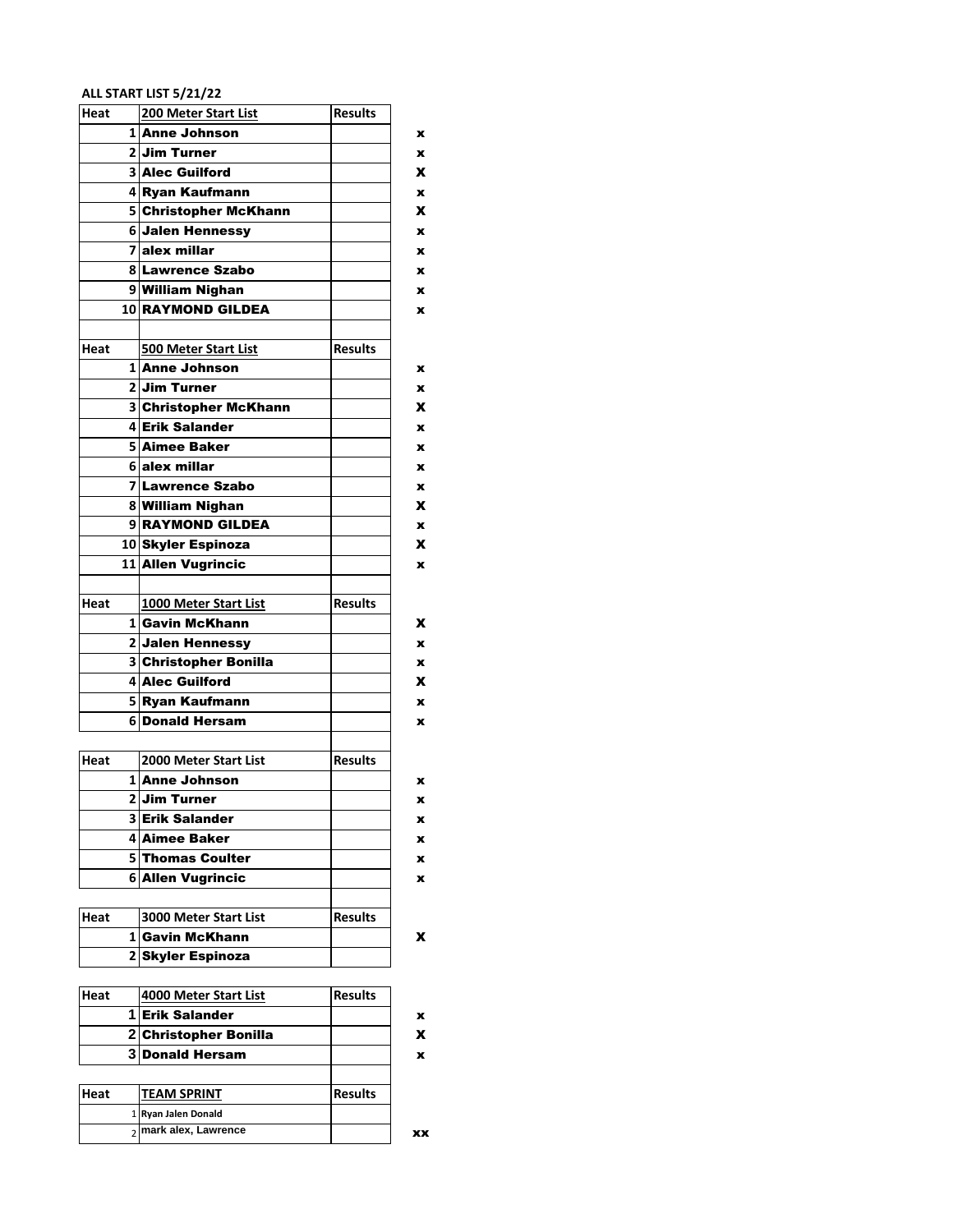| <b>Heat</b> | 200 Meter Start List 100m |      | 200m  | <b>Final</b> |
|-------------|---------------------------|------|-------|--------------|
|             | 1 Anne Johnson            | 8.79 | 17.69 | 17.73        |
|             | 2 Jim Turner              | 8.58 | 17.29 | 17.17        |
|             | <b>3 Alec Guilford</b>    | 7.56 | 15.47 | 15.47        |
|             | 4 Ryan Kaufmann           | 6.7  | 13.17 | 13.15        |
|             | 5 Christopher McKhann     | 6.13 | 12.76 | 12.76        |
|             | <b>6</b> Jalen Hennessy   | 6.43 | 12.76 | 12.76        |
|             | alex millar               | 7.06 | 14.09 | 14.05        |
|             | <b>8 Lawrence Szabo</b>   | 6.59 | 13.3  | 13.26        |
|             | 9 <b>Bill Nighan</b>      | 6.11 | 12.27 | 12.24        |
|             | <b>10 RAYMOND GILDEA</b>  | 6.65 | 13.09 | 13.05        |
|             | 11 Alana                  | 7.59 | 14.7  | 14.48        |
|             | 12 Eddie                  | 5.66 | 11.5  | 11.72        |
|             | 13 Martin                 | 6.38 | 12.27 | 12.13        |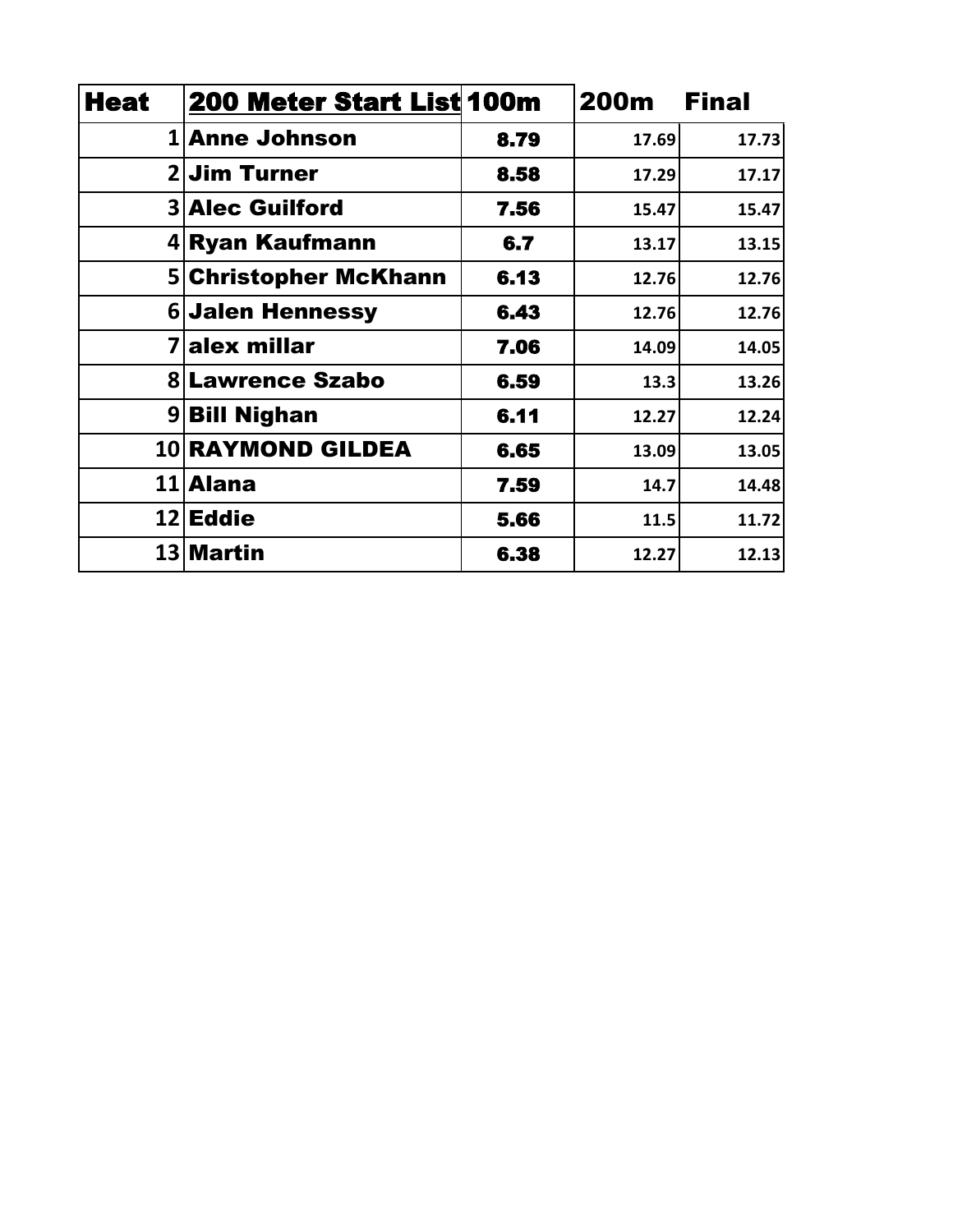|                |      |                         | Date:                                             |      |                            |                                                      |  |  |
|----------------|------|-------------------------|---------------------------------------------------|------|----------------------------|------------------------------------------------------|--|--|
|                |      | <b>Rider:Jim Turner</b> |                                                   |      | Rider: Christopher McKhann |                                                      |  |  |
|                | Laps |                         |                                                   | Laps |                            |                                                      |  |  |
| 0:24:24        |      |                         |                                                   |      |                            |                                                      |  |  |
| 0:38:15<br>0.5 |      |                         |                                                   |      |                            |                                                      |  |  |
| 0:55:12        |      |                         |                                                   |      |                            |                                                      |  |  |
| 0:55:12        |      |                         |                                                   |      |                            |                                                      |  |  |
| Official:      |      |                         |                                                   |      |                            |                                                      |  |  |
|                |      | <b>Anne Johnson</b>     | :22:97<br>:37:02<br>:54:88<br><b>Cloci: 54:87</b> |      |                            | 1:16:85<br>$0.5$ :26:45<br>0 :38:62<br>Clock : 38:55 |  |  |

## **500 Meter TT - Hellyer**

**500 Meter TT - Hellyer**

|      | <b>Rider: Erik Salander</b> |  |       | <b>Rider: Aimee Baker</b> |  | Rider:alex millar |                         |  |
|------|-----------------------------|--|-------|---------------------------|--|-------------------|-------------------------|--|
| Laps |                             |  | Laps' |                           |  | Laps              |                         |  |
|      | $1$ :17:60                  |  |       | 1!:18:26                  |  |                   | 1!:18:31                |  |
|      | $0.5$ :28:51                |  |       | $0.5$ :30:67              |  |                   | $0.5$ :31:09            |  |
|      | 0:41:97                     |  |       | $0$ :43:43                |  |                   | $0$ :44:38              |  |
|      | $ $ Clock $ :41:97$         |  |       | <b>Cloci: 43:55</b>       |  |                   | $\textsf{Clock} :44:30$ |  |

Official:

# **500 Meter TT - Hellyer**

|      | Rider: Lawrence Szabo |      |                         | <b>Rider: RAYMOND GILDEA</b> | Rider: Skyler Espinoza |  |
|------|-----------------------|------|-------------------------|------------------------------|------------------------|--|
| Laps |                       | Laps |                         | Laps                         |                        |  |
|      | 1!:19:08              |      | 1:15:66                 |                              | 1:16:68                |  |
|      | $0.5$ :31:47          | :5   | 1:26:41                 |                              | $0.5$ :27:57           |  |
|      | 0:44:65               |      | 0 :37:65                |                              | 0:39:61                |  |
|      | $Clock$ :44:63        |      | $\textsf{Cloc}$ : 37:65 |                              | Clock : 39:61          |  |

Official:

## **500 Meter TT - Hellyer**

|              |           | Rider: Allen Vugrincic |  |                   | Rider: Bill |  |      | Rider: Alana |  |
|--------------|-----------|------------------------|--|-------------------|-------------|--|------|--------------|--|
| Laps         |           |                        |  | Laps <sup>'</sup> |             |  | Laps |              |  |
|              |           | $\blacksquare$         |  |                   | $1$ :17:12  |  |      | $1$ :17:60   |  |
| 0.5          |           |                        |  | :5                | :28:82      |  |      | $0.5$ :29:50 |  |
|              |           | ÷                      |  |                   | 0:38:56     |  |      | 0:42:04      |  |
| <b>Clock</b> |           |                        |  |                   | :38:65      |  |      | Clock :42:02 |  |
|              | Official: |                        |  |                   |             |  |      |              |  |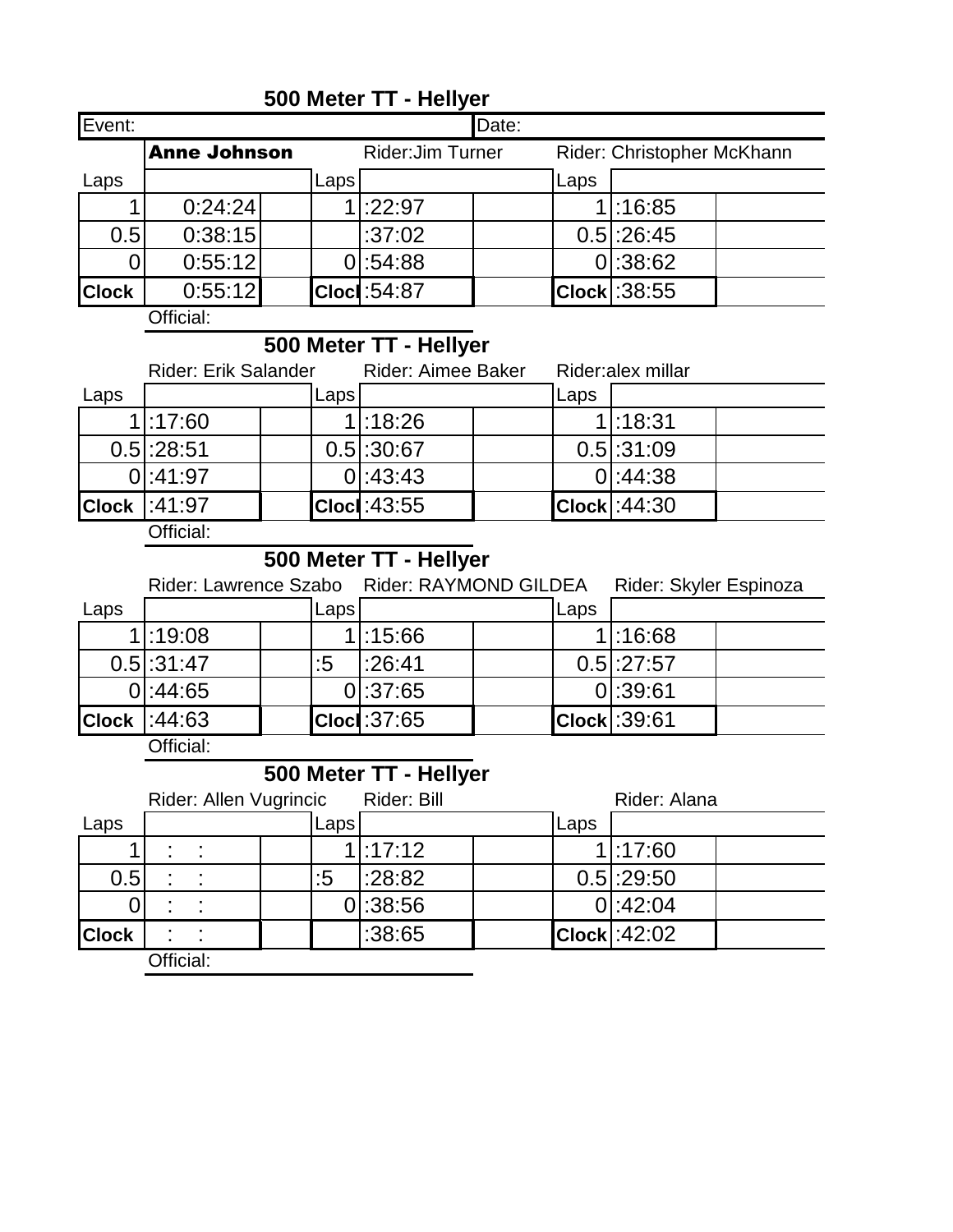| <b>Clock</b> | 1:22:25<br>$\sim \cdots$ |  | <b>Clock</b> | 1:22:24               |       | <b>Clock</b> | :1:23:61                    |  |  |
|--------------|--------------------------|--|--------------|-----------------------|-------|--------------|-----------------------------|--|--|
|              | 1:22:21                  |  |              | 1:22                  |       | U            | 1:23:12                     |  |  |
| 0.5          | 1:05:47                  |  | 0.5          | 1:08:02               |       | 0.5          | 1:06:26                     |  |  |
|              | :53:19                   |  |              | :56:99                |       |              | :54:37                      |  |  |
|              | $1.5$ :38:61             |  |              | $1.5$ :42:58          |       |              | $1.5$ :39:64                |  |  |
|              | $2$ :27:68               |  |              | 2 :30:84              |       |              | 2 :29:01                    |  |  |
|              | $2.5$ :14:31             |  |              | $2.5$ :15:54          |       |              | $2.5$ :15:34                |  |  |
| Laps         | <b>DNS</b>               |  | Laps         |                       |       | Laps         |                             |  |  |
|              | Rider: Gavin McKhann     |  |              | Rider: Jalen Hennessy |       |              | <b>Rider: Alec Guilford</b> |  |  |
| Event:       |                          |  |              |                       | Date: |              |                             |  |  |

## **1000 Meter TT - Hellyer**

Official:

#### **1000 Meter TT - Hellyer**

| Event:       |                        |              |                | Date:                |              |                |  |
|--------------|------------------------|--------------|----------------|----------------------|--------------|----------------|--|
|              | Rider: Ryan Kaufmann   |              |                | Rider: Donald Hersam |              |                |  |
| Laps         |                        | Laps         |                |                      | Laps         |                |  |
|              | $2.5$ :14:64           |              | $2.5$ :15:28   |                      |              | $2.5$ :15:82   |  |
|              | $2$ :28:20             |              | $2$ :28:77     |                      |              | $2$ :28:79     |  |
|              | $1.5$ :38:50           |              | $1.5$ :39:05   |                      |              | $1.5$ :38:47   |  |
|              | 1:52:06                |              | 1:52:12        |                      |              | 1:51:03        |  |
|              | $0.5$ :1:02:80         |              | $0.5$ :1:02:75 |                      |              | $0.5$ :1:01:24 |  |
|              | $0$ :1:16:87           |              | $0$ :1:16:41   |                      |              | $0$ :1:14:39   |  |
| <b>Clock</b> | :1:17:23               | <b>Clock</b> | :1:16:34       |                      | <b>Clock</b> | 1:1:14:41      |  |
|              | $\bigcap H:$ $\bigcup$ |              |                |                      |              |                |  |

Official:

# **1000 Meter TT - Hellyer**

| Event:       |                      |              |                | Date:        |                           |  |
|--------------|----------------------|--------------|----------------|--------------|---------------------------|--|
|              | Rider: Chris Bonilla |              | Rider:         |              | Rider                     |  |
| Laps         |                      | Laps         |                | Laps         |                           |  |
|              | $2.5$ :16:71         | 2.5          | ÷<br>t         | 2.5          | t<br>÷                    |  |
|              | 2 :32:71             |              |                |              | ٠                         |  |
|              | $1.5$ :44:95         | 1.5          |                | 1.5          |                           |  |
|              | :1:00:62             |              | $\blacksquare$ |              | $\bullet$<br>$\cdot$<br>٠ |  |
|              | $0.5$ :1:12:65       | 0.5          | ٠<br>٠         | 0.5          | $\bullet$<br>$\bullet$    |  |
|              | $0$ :1:28:37         |              | ٠              |              | $\bullet$                 |  |
| <b>Clock</b> | :1:28:63             | <b>Clock</b> | ٠              | <b>Clock</b> |                           |  |
|              | Official:            |              |                |              |                           |  |

Official.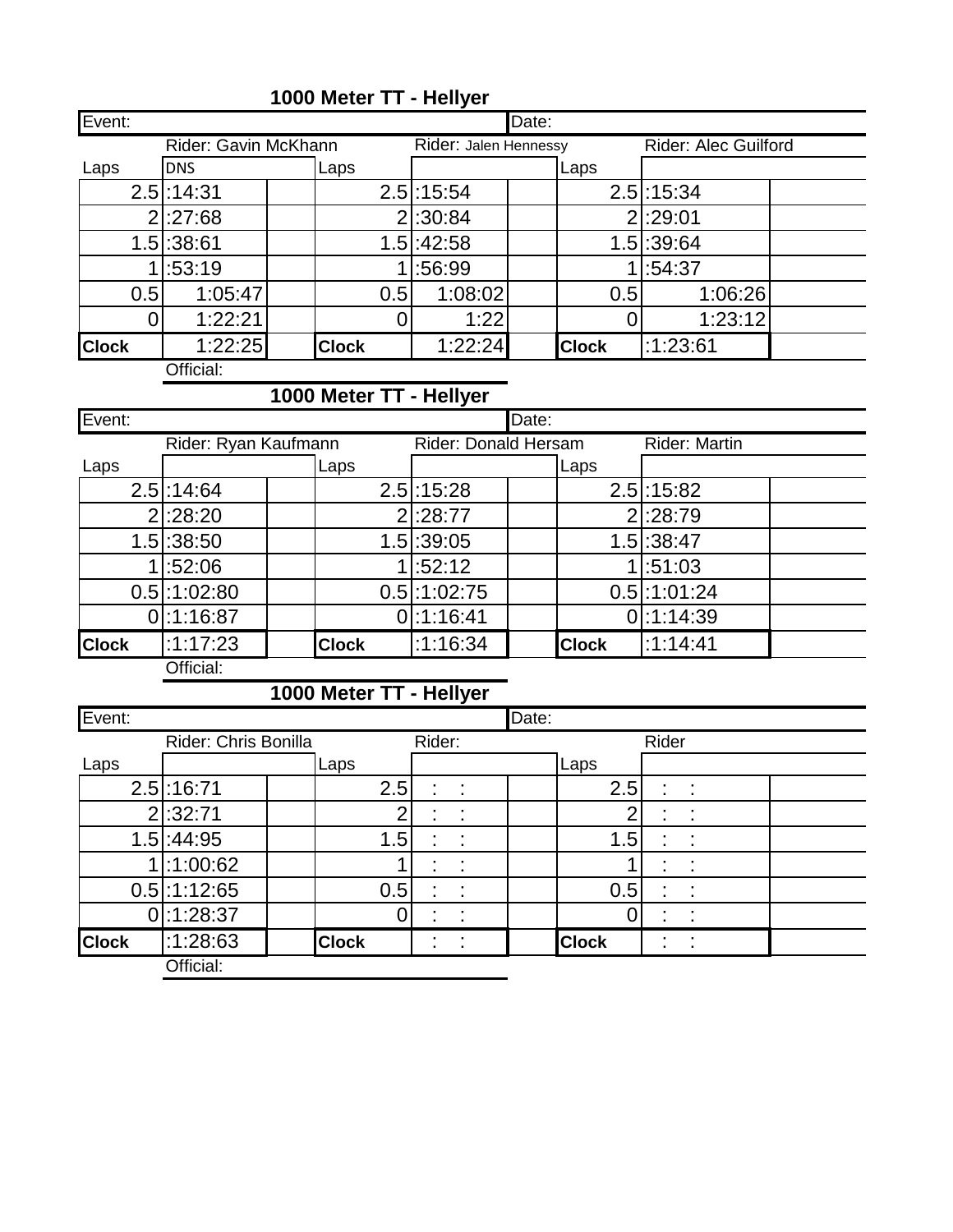| Event:       |                     |              |                   | Date: |                      |                 |  |
|--------------|---------------------|--------------|-------------------|-------|----------------------|-----------------|--|
|              | Rider: Anne Johnson |              | Rider: Jim Turner |       | Rider: Erik Salander |                 |  |
| Laps         |                     | Laps         |                   |       | Laps                 |                 |  |
|              | $5.5$ :21:99        |              | $5.5$ :19:11      |       |                      | $5.5$ :15:60    |  |
|              | 5:40:75             |              | 5:38:70           |       |                      | 5:30:23         |  |
|              | $4.5$ :55:54        |              | $4.5$ :53:36      |       |                      | $4.5$ :41:13    |  |
|              | $4$ :1:14:64        |              | $4$ :1:12:71      |       |                      | 4 :55:04        |  |
|              | $3.5$ :1:30:23      |              | $3.5$ :1:27:86    |       |                      | $3.5$ :1:06:17  |  |
|              | 3:1:49:82           |              | $3$ :1:47:90      |       |                      | $3$ :1:20:64    |  |
|              | $2.5$ :2:05:42      |              | $2.5$ :2:03:24    |       |                      | $2.5$ :1:32:32  |  |
|              | $2$ :2:25:17        |              | $2$ :2:23:71      |       |                      | $2$ :1:47:40    |  |
|              | $1.5$ :2:40:30      |              | $1.5$ :2:39:81    |       |                      | $1.5$ : 1:59:29 |  |
|              | 1:2:59:79           |              | $1$ :3:00:84      |       |                      | 1:2:14:79       |  |
|              | $0.5$ :3:15:08      |              | $0.5$ : 3:16:49   |       |                      | $0.5$ :2:26:83  |  |
| 0            | :3:34:90            |              | 0 :3:36:29        |       |                      | $0$ :2:42:21    |  |
| <b>Clock</b> | :3:33:83            | <b>Clock</b> | :3:37:50          |       | <b>Clock</b>         | 2:42:17         |  |
|              | Official:           |              |                   |       |                      |                 |  |

#### **2000 Meter Pursuit - Hellyer**

**2000 Meter Pursuit - Hellyer**

| Event:       |                           |              |                | Date:                                                  |              |                |  |
|--------------|---------------------------|--------------|----------------|--------------------------------------------------------|--------------|----------------|--|
|              | <b>Rider: Aimee Baker</b> |              |                | <b>Rider: Thomas Coulter</b><br>Rider: Allen Vugrincic |              |                |  |
| Laps         |                           | Laps         |                |                                                        | Laps         |                |  |
|              | $5.5$ :19:01              |              | $5.5$ :16:23   |                                                        |              | $5.5$ :15:79   |  |
|              | 5:32:84                   |              | 5:30:61        |                                                        |              | 5 :27:37       |  |
|              | 4.5 :46:74                |              | 4.5.42.94      |                                                        |              | 4.5 : 38:67    |  |
|              | 4:1:01:28                 |              | 4 :55:54       |                                                        |              | 4 :50:41       |  |
|              | $3.5$ :1:15:56            |              | $3.5$ :1:07:96 |                                                        |              | $3.5$ :1:02:53 |  |
|              | $3$ :1:30:13              |              | 3:1:20:67      |                                                        |              | $3$ :1:15:09   |  |
|              | 2.5 : 1:44:22             |              | $2.5$ :1:33:42 |                                                        |              | $2.5$ :1:27:82 |  |
|              | 2:1:58:28                 |              | $2$ :1:46:40   |                                                        |              | $2$ :1:40:84   |  |
|              | $1.5$ :2:12:57            |              | $1.5$ :2:00:86 |                                                        |              | $1.5$ :1:53:84 |  |
|              | 1:2:26:93                 | 1            | :2:12:11       |                                                        | 1            | :2:06:84       |  |
|              | $0.5$ :2:41:18            |              | $0.5$ :2:25:19 |                                                        |              | $0.5$ :2:19:85 |  |
| 0            | :2:55:27                  | 0            | :2:37:91       |                                                        |              | $0$ :2:32:80   |  |
| <b>Clock</b> | :2:55:39                  | <b>Clock</b> | :2:38:39       |                                                        | <b>Clock</b> | :2:33:03       |  |
|              | Official:                 |              |                |                                                        |              |                |  |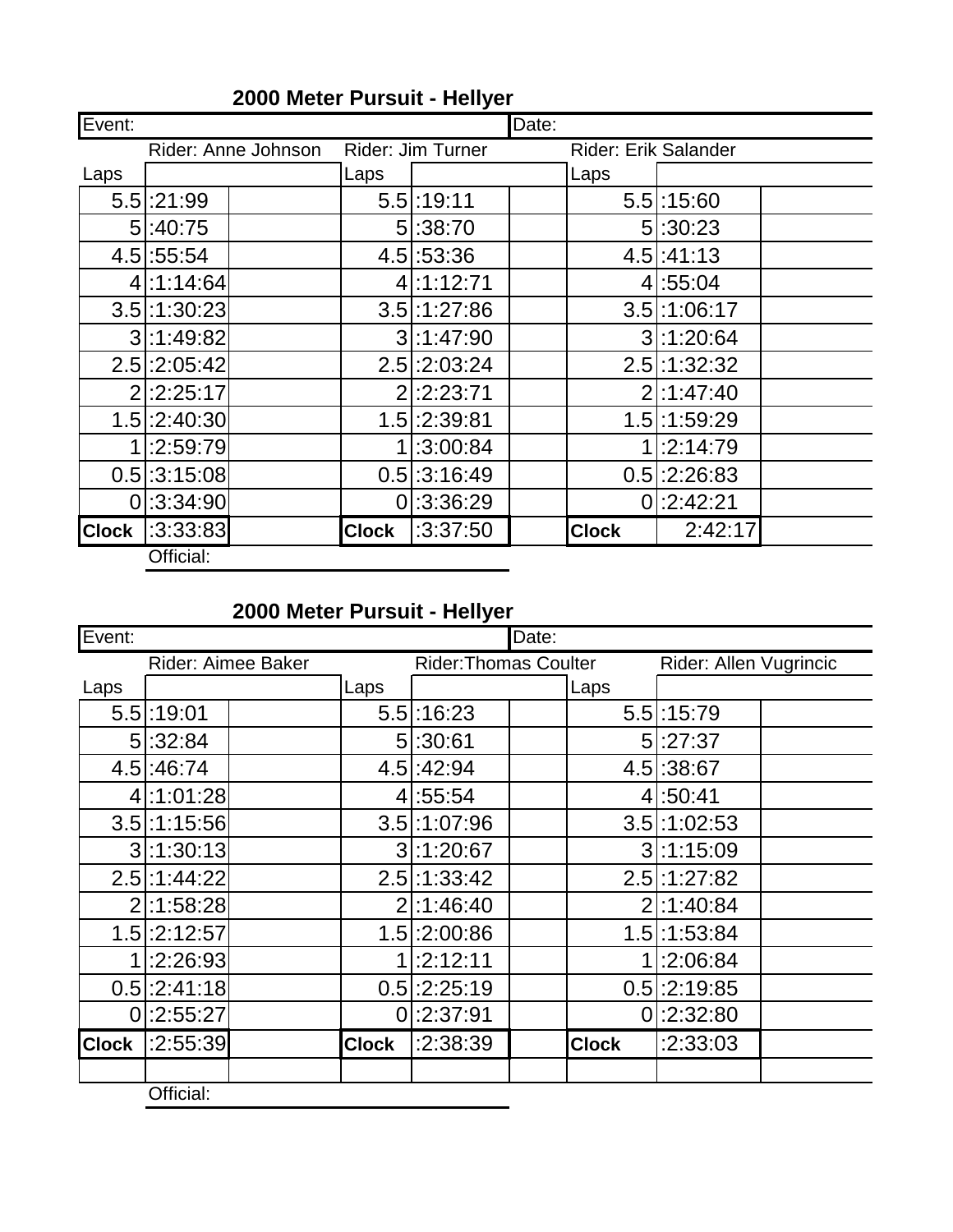| Event:       |                      |  |              | Date:                  |  |              |                |  |
|--------------|----------------------|--|--------------|------------------------|--|--------------|----------------|--|
|              | Rider: Gavin McKhann |  |              | Rider: Skyler Espinoza |  |              | Rider: Alana   |  |
| Laps         |                      |  | Laps         |                        |  | Laps         |                |  |
|              | $8.5$ :16:16         |  |              | $8.5$ :15:97           |  |              | $8.5$ :17:00   |  |
|              | 8:32:57              |  |              | 8 :29:09               |  |              | 8:31:66        |  |
|              | 7.5 :45:59           |  |              | 7.5 :41:96             |  |              | 7.5 : 45:71    |  |
|              | 7:1:01:50            |  |              | 7 :55:38               |  |              | 7:1:00:02      |  |
|              | $6.5$ :1:14:15       |  |              | $6.5$ :1:08:67         |  |              | $6.5$ :1:14:49 |  |
|              | $6$ :1:30:59         |  |              | $6$ :1:22:07           |  |              | $6$ :1:29:09   |  |
|              | $5.5$ :1:43:56       |  |              | $5.5$ :1:35:30         |  |              | $5.5$ :1:44:15 |  |
|              | $5$ :2:00:18         |  |              | $5$ :1:48:44           |  |              | 5:1:59:29      |  |
|              | $4.5$ :2:13:67       |  |              | 4.5 : 2:01:92          |  |              | $4.5$ :2:14:86 |  |
|              | 4:2:29:90            |  |              | $4$ :2:15:39           |  |              | $4$ :2:30:53   |  |
|              | $3.5$ :2:44:85       |  | 3.5          | $\frac{1}{2}$          |  |              | $3.5$ :2:46:52 |  |
|              | 3 :3:00:38           |  |              | $3$ :2:42:40           |  |              | 3:3:02:39      |  |
|              | $2.5$ :3:15:09       |  |              | $2.5$ :2:55:88         |  |              | $2.5$ :3:18:80 |  |
|              | $2$ :3:30:33         |  |              | $2$ :3:09:54           |  |              | $2$ :3:34:83   |  |
| 1.5          | 3:45:37              |  |              | $1.5$ :3:22:81         |  |              | $1.5$ :3:50:62 |  |
|              | :4:00:75             |  |              | 1:3:36:41              |  |              | 1:4:06:65      |  |
|              | $0.5$ :4:31:14       |  |              | $0.5$ :3:50:57         |  |              | $0.5$ :4:22:57 |  |
|              | $0$ :4:31:24         |  |              | 0 :4:03:53             |  |              | $0$ :4:37:79   |  |
| <b>Clock</b> | $1 - 1$              |  | <b>Clock</b> | :4:03:52               |  | <b>Clock</b> | :4:37:91       |  |
|              |                      |  |              |                        |  |              |                |  |

#### **3000 Meter Pursuit - Hellyer**

Official: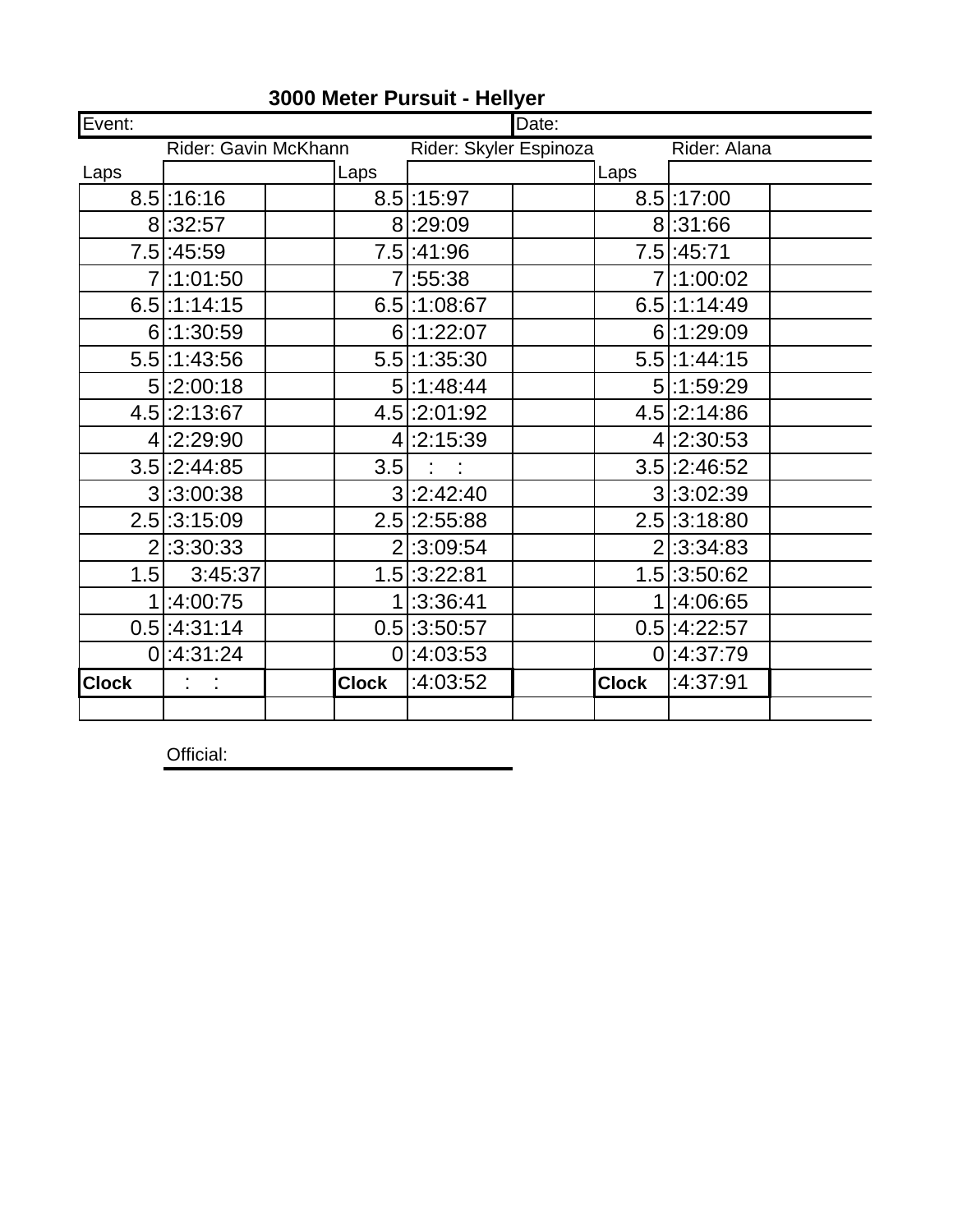| Event:       |                       |              | Date:                         |                 |                                              |  |
|--------------|-----------------------|--------------|-------------------------------|-----------------|----------------------------------------------|--|
|              | Rider: Chris Bonilla  |              | Rider: Donald Hersam<br>Rider |                 |                                              |  |
| Laps         |                       | Laps         |                               | Laps            |                                              |  |
|              | $11.5$ :16:73         |              | 11.5 : 15:67                  | 11.5            |                                              |  |
|              | 11:30:63              |              | 11:28:00                      | 11              |                                              |  |
|              | $\overline{10.5}$ : : |              | $10.5$ : :                    | 10.5            |                                              |  |
|              | 10:58:96              |              | 10:51:74                      | 10              | ÷.<br>t                                      |  |
|              | $9.5$ :1:13:00        |              | $9.5$ : :                     | 9.5             | $\ddot{\phantom{a}}$<br>$\ddot{\phantom{a}}$ |  |
|              | 9:1:27:20             |              | 9:1:15:64                     | $\overline{9}$  |                                              |  |
|              | 8.5 : 1:41:43         |              | 8.5 :1:30:00                  | 8.5             | $\ddot{\phantom{a}}$<br>t,                   |  |
|              | 8:1:55:47             |              | 8:1:41:59                     | 8 <sup>1</sup>  | ł,<br>t,                                     |  |
|              | $7.5$ : :             |              | 7.5 : 1:54:32                 | 7.5             |                                              |  |
|              | 7:2:24:06             |              | 7:2:07:06                     | $\overline{7}$  | t<br>t                                       |  |
|              | $6.5$ : 2:37:88       |              | $6.5$ : 2:19:86               | 6.5             | ċ<br>ł,                                      |  |
|              | 6:2:51:79             |              | 6:2:32:95                     | 6 <sup>1</sup>  |                                              |  |
|              | $5.5$ :3:05:44        |              | $5.5$ :2:45:82                | 5.5             | t<br>t                                       |  |
|              | $5$ :3:18:89          |              | $5$ :2:58:64                  | 5 <sup>1</sup>  | ċ<br>ł,                                      |  |
|              | $4.5$ :3:32:61        |              | $4.5$ : 3:12:12               | 4.5             | ċ                                            |  |
|              | $4$ :3:46:33          |              | 4 : 3:24:35                   | $\vert 4 \vert$ | ċ<br>t                                       |  |
|              | $3.5$ :4:00:32        |              | $3.5$ :3:38:23                | 3.5             | ÷,<br>$\ddot{\phantom{0}}$                   |  |
|              | $3$ :4:14:03          |              | 3:3:50:39                     | 3               | t                                            |  |
|              | 2.5 :4:27:97          |              | $2.5$ :4:03:43                | 2.5             | t<br>ł,                                      |  |
|              | 2:4:42:97             |              | $2$ :4:16:80                  | $\overline{2}$  | t,<br>$\ddot{\phantom{0}}$                   |  |
|              | 1.5 :4:56:39          |              | 1.5 :4:30:27                  | 1.5             |                                              |  |
|              | 1:5:10:69             |              | 1:4:43:42                     | 1               | Ì<br>t                                       |  |
|              | $0.5$ :5:25:56        |              | $0.5$ :4:56:39                | 0.5             | $\ddot{\phantom{0}}$<br>ł,                   |  |
|              | 0 :5:40:06            |              | 0 :5:09:47                    | $\overline{0}$  | ċ                                            |  |
| <b>Clock</b> | :5:39:98              | <b>Clock</b> | :5:09:55                      | <b>Clock</b>    | t                                            |  |

#### **4000 Meter Pursuit - Hellyer**

Official: